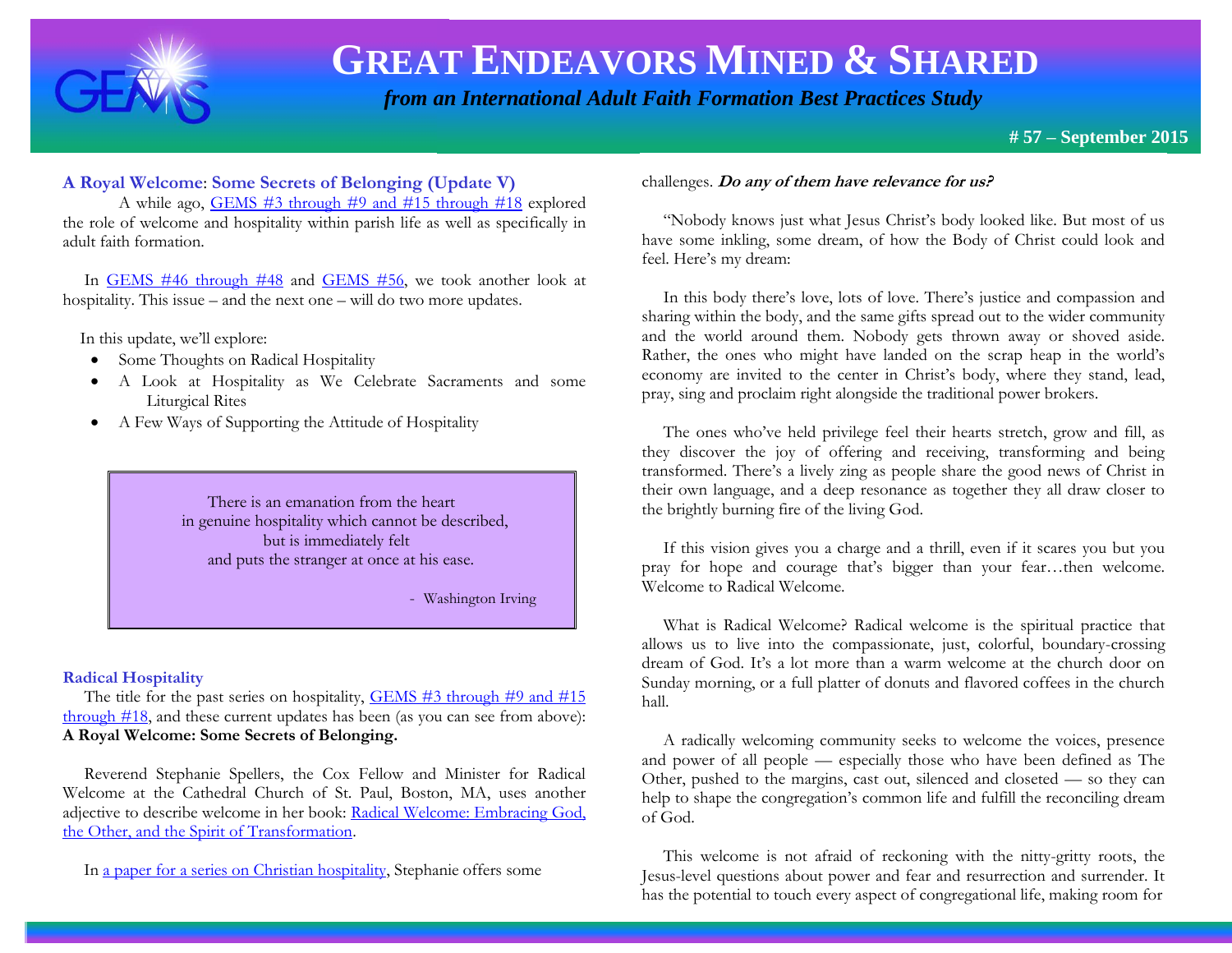fresh voices and perspectives to join trusted traditions in shaping the church's mission, identity, worship, ministries and leadership. **That's why it's radical.** 

 But it's fundamentally about embrace, reconciliation, making room inside to truly receive one another, shaping communities where the love and Spirit of God dwell richly. **That's why it's welcome.**"

 Stephanie's continuing thoughts can be found [in her reflective paper.](http://www.ecfvp.org/vestrypapers/christian-hospitality-2/radical-welcome-embracing-the-other/) You might want to **reflect on and have a conversation with others** about her three ways to dig deeper:

- look inside
- look around
- look back

 In [It's More Important to Be Kind than Clever,](http://blogs.hbr.org/2012/08/its-more-important-to-be-kind/) Bill Taylor talks about some types of radical (or perhaps, hopefully, ordinary) hospitality within business and everyday life. **Is there anything here that is a reminder for us in ministry?**

> Hospitality is to be chosen even above spiritual practices that appear more noble and worthwhile, more high-minded and ethereal. In most cases, hospitality trumps prayer and solitude, fasting and sacrifice.

It's a primary virtue, a matter of significance to those traveling the realist's road to perfection.

 Like an old silver spoon stored in soft gray flannel, hospitality neither dulls with time nor discolors with wear. It shines the brighter when brought to the table and used with regularity.

Thea Jarvis in *Everyday Hospitality*

#### **Hospitality as we celebrate sacraments and liturgical rites**

 Reflecting, then, on radical hospitality, let's take a look at some of the moments of preparation and celebration of our sacramental and liturgical rites.

 It's been said that Jesus wasn't killed for his theological views, but for the folks he ate with. His was a table of welcome, inclusion, and a place of healing. It included women and men; it always reminded people that God is the source of all grace and blessing. The foundation of our sacraments and liturgy!

 If hospitality, rather than rules, guidelines, or even new programs, were the hallmark of parish life – and our sacramental celebrations – what difference might it make?

- Might people be knocking the doors down because everyone longs to be welcomed, to be connected, and to belong?
- Would we be fostering a Catholic identity that is rooted in the very signs and symbols used in the sacraments, especially Eucharist?
- Would we be making a connection between the truths we teach and everyday spirituality, providing a way for busy people to respond with thanksgiving to God's works: creation, redemption, and sanctification? (*Catechism of the Catholic Church, #1328)*

### **Some wonderings and questions for our reflection:**

- Do all our practices surrounding the preparation for and celebration of sacraments seek to invite and involve people in a welcoming spirit?
	- o Do all our practices only add to the joy of the celebration, rather than create discontent?
	- o At the time of funerals, does anything that we do add to the sorrow?
- We have developed comprehensive and needed processes for preparation for sacraments.
	- o Do they help people feel invited and welcomed?
	- o Are there ever times when we create more rules than Canon Law for the celebration of sacraments?
- Since at many of our sacramental celebrations there are visitors present, in addition to parishioners, what do we do to help them to feel comfortable and at home?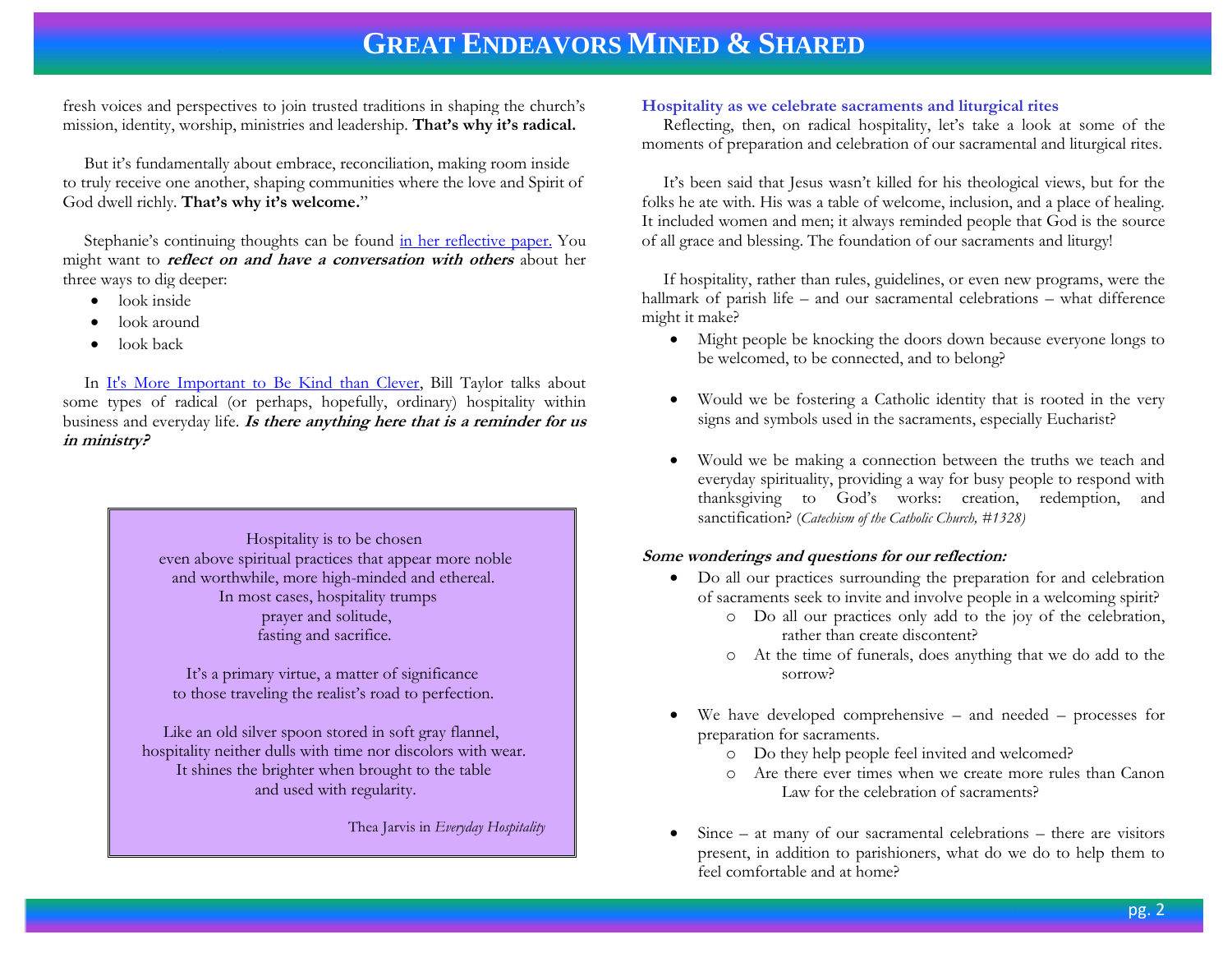- Some of these visitors might be loosely connected with the Catholic faith or unaffiliated with any religious tradition.
	- o Are there specific things we can do to reach out in hospitality to these people, especially during a celebration with which they might be very unfamiliar?
	- o Is there a way we can engage them to participate or are they left to be spectators?
- Most parishes have an organized Ministers of Hospitality program to greet people before and after the weekend liturgies. Are Ministers of Hospitality also present for times of other liturgical celebrations: weddings, funerals, First Communions, etc.?

 Let's take a look at our celebration of funerals; some of these practices and suggestions might also apply to our other liturgical rites:

- Recalling one of the "Do's" from  $GEMS$  #46, the welcoming environment of the parish is built by everyone, not only staff. If, at funerals, there is the presider, one or two servers and a musician, can they alone carry the responsibility of representing the parish in a welcoming way? What if parishes had a way of notifying parishioners whenever a funeral is being celebrated so that those who are able to can gather with the family at this time? What that would say to the grieving family about support, comfort and care! This is a sign that the parish community, rather than the parish institution, supports and grieves with them.
- A Resurrection Choir (people who have committed themselves to sing at funerals) certainly helps the participation. A grieving family, along with friends who might not be familiar with Catholic rituals, might have a hard time singing if they are alone; being supported by, led by, parish members makes it easier for them to enter in.
- Prior to the liturgy a lector and/or a cantor can welcome everyone, acknowledging that the parish understands that those gathered come from various religious traditions as well as some who are not familiar with religious practices. This welcoming person can:
	- o Explain where people will find the various responses and songs
- o Point out the prepared booklet (see the next bullet)
- Familiarize the participants with some of the music, inviting everyone's participation
- Create a booklet so people can easily follow the funeral liturgy:
	- o Indicate when to kneel, stand, sit
	- o Explain some of the rituals and symbols, e.g. incense, Paschal Candle, white pall
- Have a banner in the Church with these words: "Welcome (name of deceased) into the kingdom prepared for you."
- If a parish has an electronic sign in front of the parish, include this message a day or two before, but especially on the day of, the funeral: "We pray with the (family name) family as we celebrate the funeral liturgy for (name) on (date)."
- Have lectors and Eucharistic Ministers from the parish available, if needed.
- If the person was a part of an organization, invite the members to stand as an honor guard.
- Is there someone from the parish who could
	- o escort readers up to the ambo
	- o indicate and help when it is time to present the gifts
	- o guide the Communion procession?
- Especially if many of the family members/relatives are from out of town, the parish can offer babysitting service and/or transportation.
- Provide a funeral luncheon after the liturgy (or burial). Parishioners are usually very generous in providing food and in serving.
- Record the homily (and eulogy) to give to the family.
- Place a picture of the deceased person on the parish bulletin board with their name and date of death.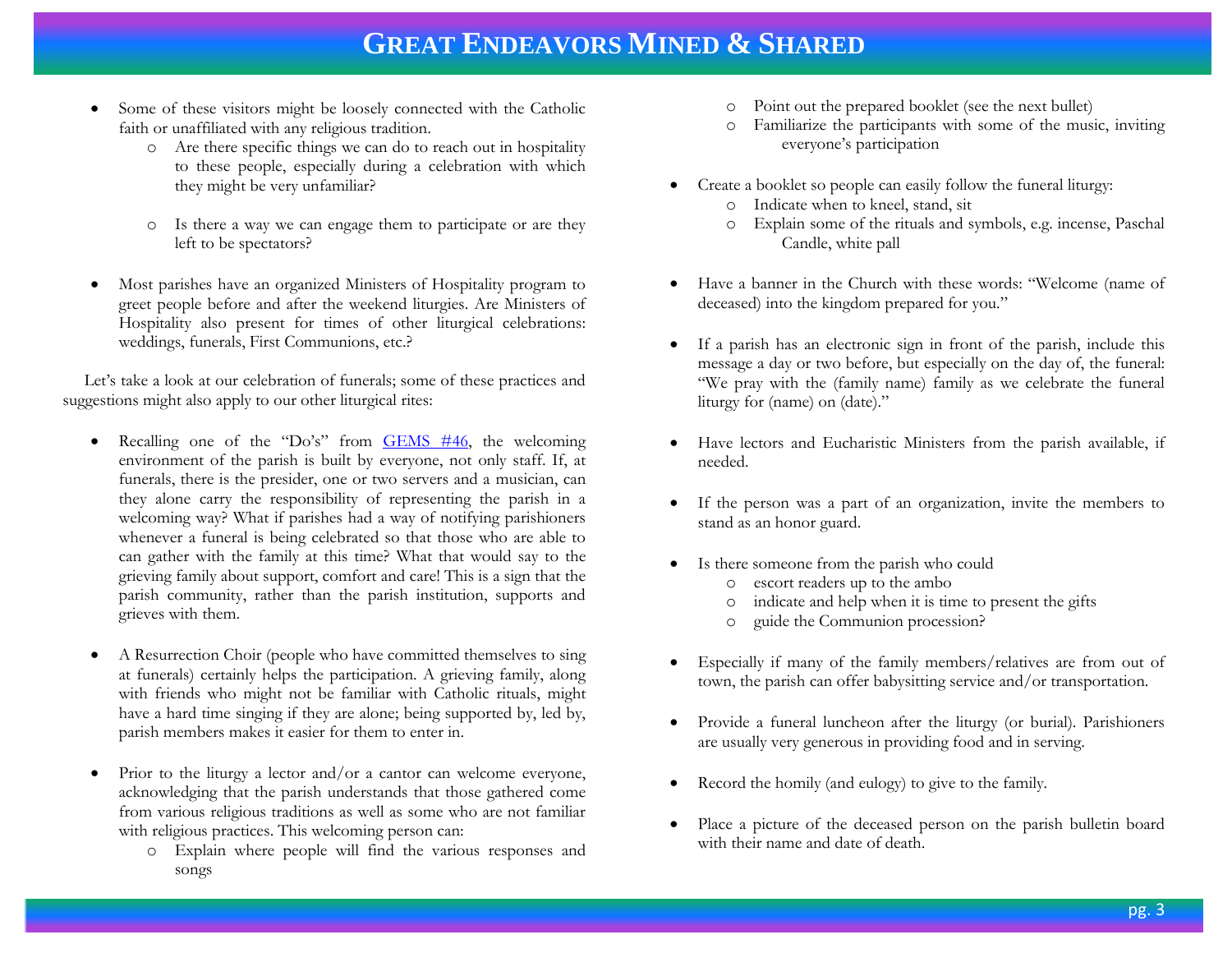- Send a personal letter to the family at Christmas and on the anniversary of death.
- Have a yearly liturgy, especially in November, to remember those who have died within the past year.

 Create all the happiness you are able to create: remove all the misery you are able to remove. Every day will allow you to add something to the pleasure of others, or to diminish something of their pains.

 And for every grain of enjoyment you sow in the bosom of another, you shall find harvest in your own bosom; while every sorrow which you pluck out from the thoughts and feelings of a fellow creature shall be replaced by beautiful peace and joy in the sanctuary of your soul.

> *- Jeremy Bentham (British philosopher and social reformer) in a birthday letter to a friend's young daughter*

### **A Few Ways of Supporting the Attitude of Hospitality**

 As has been said many times, hospitality is not something we do; it's who we are. It pervades, undergirds, permeates, and transfuses everything.

 A few – of the many – suggestions and possibilities throughout various areas of parish life:

**Scheduling.** As we look at scheduling within parish life, are there ways we can be more inclusive in the way we schedule and the way we arrange space?

 Does the parish offer a vast variety of lifelong faith formation opportunities or only one opportunity – expecting everyone's schedules to fit ours?

Inclusivity. Often when we talk about welcome and hospitality, our focus goes to the adults (very important). Yet, at the same time, children and teens are people, too.

- What are the things that we do so that the children and youth feel welcomed – at liturgy, during faith formation sessions?
- Are there other ways in which the parish incorporates and involves the children and teens – in addition to liturgy and faith formation? At times, as they are growing toward owned faith, liturgy and faith formation might seem to be "have-to's." Are there ways to involve children/youth - in addition to these two important components of living our faith – so that they know and experience that they are always welcomed, cared about in every aspect of their lives?
- Do we look at teens only as "the workers" who will do the things needed around the parish (that no one else wants to do)?

**Careful Planning**. In an article in *Catechetical Leader* (December 2011) reflecting on great youth ministry, Jane Angha, a Youth Ministry Services Project Coordinator for Young Neighbors in Action, reminds us that – for hospitality to be the groundwork for any event/happening - good planning is the key. (Even though this article was written from a youth ministry perspective, the questions can be tweaked and then applicable to all events/happenings.):

- "Who: For who is the event? Who will do the various tasks needed to get the event off the ground? Catechists, facilitators, welcomers? greeters?
- What: what is the event? Why would anyone feel compelled to attend? What is needed to make the event/session/gathering successful?
- Where: where is the best place to hold this gathering? Do you have a choice of spaces to use, or is it the place the youth are relegated to coming? How will people know where to come? How do you invite? Do people need directions or instructions?
- Why? Why are we asking them to gather? What is the purpose? Social? Catechetical? Celebratory? Sacramental? It might be an amazing, onetime event, an ordinary week of faith formation, or daily religion class.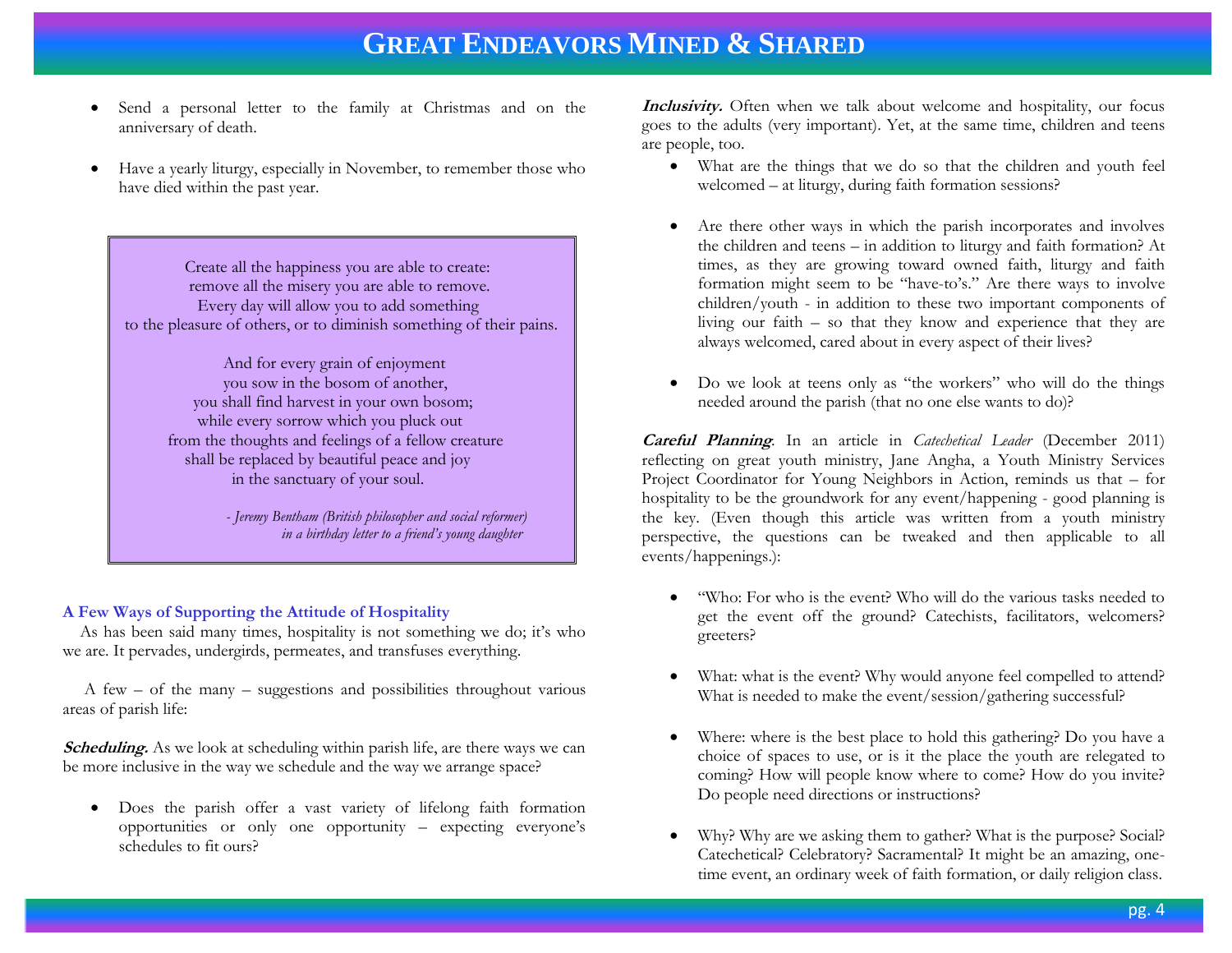It doesn't matter how mundane the gathering may seem; it has potential and possibility to be a life-changing event for someone.

 When: when is the event scheduled? Who needs to know about the event, and when is a good time to begin advertising? What are effective means of communicating this information? The announcements at Mass? The bulletin, web, newsletter, personal invitation, mail, e-mail, Facebook, Twitter? Is it planned with the participants in mind (not on prom night, homecoming, finals, etc.)?

When will our planning team be meeting to get things organized and planned?"

#### **Hospitable learning environments**

- All research and best practices tell us that adult faith formation programs have the potential of creating **hospitable learning environments**, building relationships among adults.
	- o Adults learn best in safe and comfortable environments, characterized by physical comfort, mutual trust and respect, mutual helpfulness, freedom of expression and acceptance of differences. Effective adult faith formation "creates learning environments that are friendly, flexible and informal. Adults are motivated by settings that have a natural, interactive, communal feel." (David Riley and Jack McBride in *Best Practices in Adult Faith Formation: A National Study.* NCCL, 2006.)
	- o Effective congregations provide "opportunities for adults to build relationships with one another. Adults want to be part of a community of caring and that those relationship with others are part of their relationships with God. They like to learn in settings where they can share their experiences. Eating is an important way that adults gather. Thus having food available and even a meal is an attractive component of adult formation venues. Hospitality and a welcoming spirit ranked very high among critical success factors….

The more people associate with one another, and feel a sense of belonging, the more compelling the group is in their lives." (David Riley and Jack McBride in *Best Practices in Adult Faith Formation: A National Study.* NCCL, 2006.)

- Adults learn and grow when they are **in a hospitable space**. Hospitable space is both literal and metaphorical.
	- o The actual environment is important. At times, might homes be a more conducive location than church buildings?
	- o Metaphorically, a hospitable space is marked by mutual respect and trust. "Hospitality means receiving each other, our struggles, our newborn ideas with openness and care." (Parker Palmer in *To Know As We Are Known.* HarperOne, 1993.)
- Do we use "lecture-style seating" (only chairs)? What are the advantages/disadvantages of chairs only and tables and chairs? Do people respond differently in different seating arrangements? Is one arrangement of seating more welcoming/hospitable than the other?
- Do we use long cafeteria tables or round ones? Does this make a difference?
- In "Creating Motivating Learning Environments" (in *Adult Learning Methods: A Guide for Effective Instruction* edited by Michael W. Galbraith), Raymond Wlodkwski speaks about adult faith formation strategies that **enable inclusion**:
	- o "Multidimensional sharing includes those occasions, from introduction exercises to social activities, when people have a better chance to see one another as complete and evolving human beings who have mutual needs, emotions, and experiences. More substantive than 'ice-breakers,' they tend to be less game-like and intrusive. …

These opportunities give a human face to a course… As introductory activities these are usually most inclusive and motivating when they help people learn each other's names, validate the unique experience of the individuals involved, connect to the subject matter at hand, and relieve the normal tension that most new groups feel at the beginning of a learning experience.

The following is a safe and basic example that can be used: each person

**Introduces herself or himself**